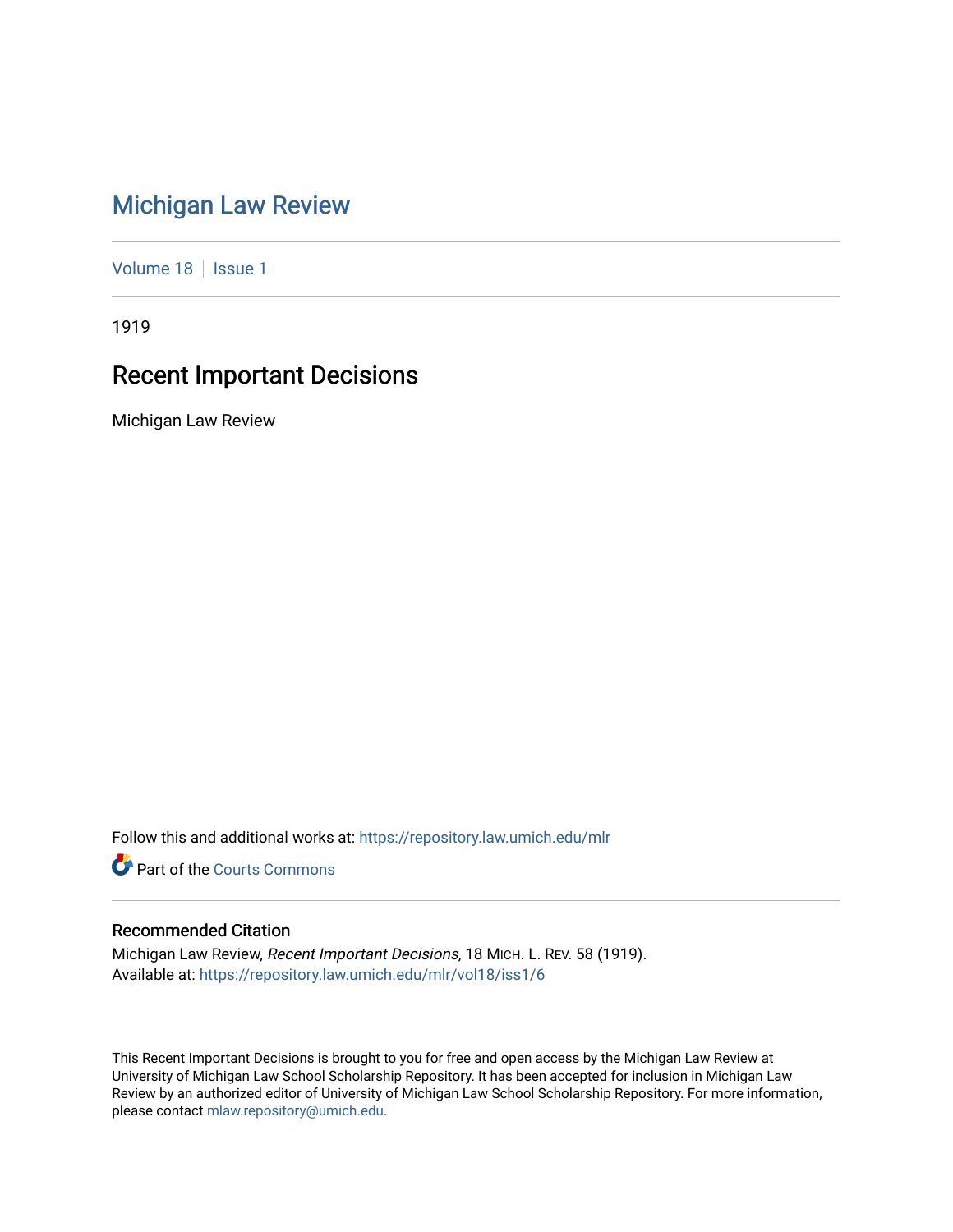### RECENT IMPORTANT DECISIONS

BOUNDARIES-PROPERTY CONVEYED-HALF OF "LOT"-STREET.--Plaintiff and defendants own, respectively, the easterly and westerly halves of "lot **17" of** a certain tract of land. Defendants' deed described the land conveyed to them as the "westerly one-half of lot **17"** of said tract, according to a recorded map, which indicated that the western boundary of lot **17** is the center line of an avenue 6o feet wide. Plaintiff sues to quiet title to a strip of land **i5** feet wide adjacent to the center line of said lot. *Held,* that the 3o-foot strip covered **by** the avenue was not part **of** the lot within the meaning of the deed, and that therfore the eastern boundary of defendants' land was a line halfway between the eastern boundary of the avenue and the eastern boundary of lot **x.** *Earl v. Dutour* et *at.* (Cal., **i919), 183** Pac. 438.

**A** basic rule of the law of real property is that with regard to grants of land abutting on a highway the ownership is presumed to extend to the middle of the way if the grantor owns that far, unless a contrary intenuio... appear from the conveyance. *Paul v. Carver,* **26** Pa. St. **223;** *Low* v. *Tibbetts,* **72 Me. 92.** And at least one court has gone so far as to hold that nothing short of an intention expressed in *ipsis verbis* to exclude the soil of the highway can exclude it. *Salter v. Jonas,* 39 N. J. Law 469; *Simmons v. City of Paterson,* 84 N. J. Equity **23** (land contiguous to a river). At least the declaration to rebut the legal presumption must be clear. *Oxton v. Groves,* 68 Me. **372.** Likewise, if the description is **by** courses and distances and a line runs, )n fact, upon, by, or along a street, altnough not so described, the language will be construed as carrying the grant to the middle of such street. *Champlin v. Pendleton,* **13** Conn. **23;** *Sizer v. Devereux,* 16 Barb. (N. Y.) i6o. But in order to have the middle of the highway included, it must actually be used as a public way, and not merely exist as a designation on a plan. *Bangor House Proprietary v. Brown,* 33 Me. **309.** Contra, *Jarstadt v. Morgan, 48* Wis. 245. Judged in the light of these general principles the instant case is sound, it simply presenting a different angle to the problem. The conclusion of the Court, that the term "lot" means "that Jiortion of the platted territory measured and set apart for individual and private use and occupancy," is good sense as well as good law.

CONTRACTS-RIGHTS op **THIRD PARTY** BgNzFirCARY-Husband and wife entered into a contract whereby the husband agreed to make a transfer of certain property for the benefit of an invalid daughter. *Held,* (two justices dissenting) that under 3 Mich. Comp. Laws 1915, § **12361,** which provides among other things that "in all equitable actions all persons having an interest in the subject of the action and in obtaining the relief demanded, may join as plaintiffs" the daughter could maintain an equitable proceeding against the father to enforce the contract, although she was not a party thereto. *Preston v. Preston* (Mich., **1919), 2o5** Mich. 646.

The case is the more remarkable in view of the fact that the Michigan Supreme Court, contrary to the prevailing American doctrine, seems hereto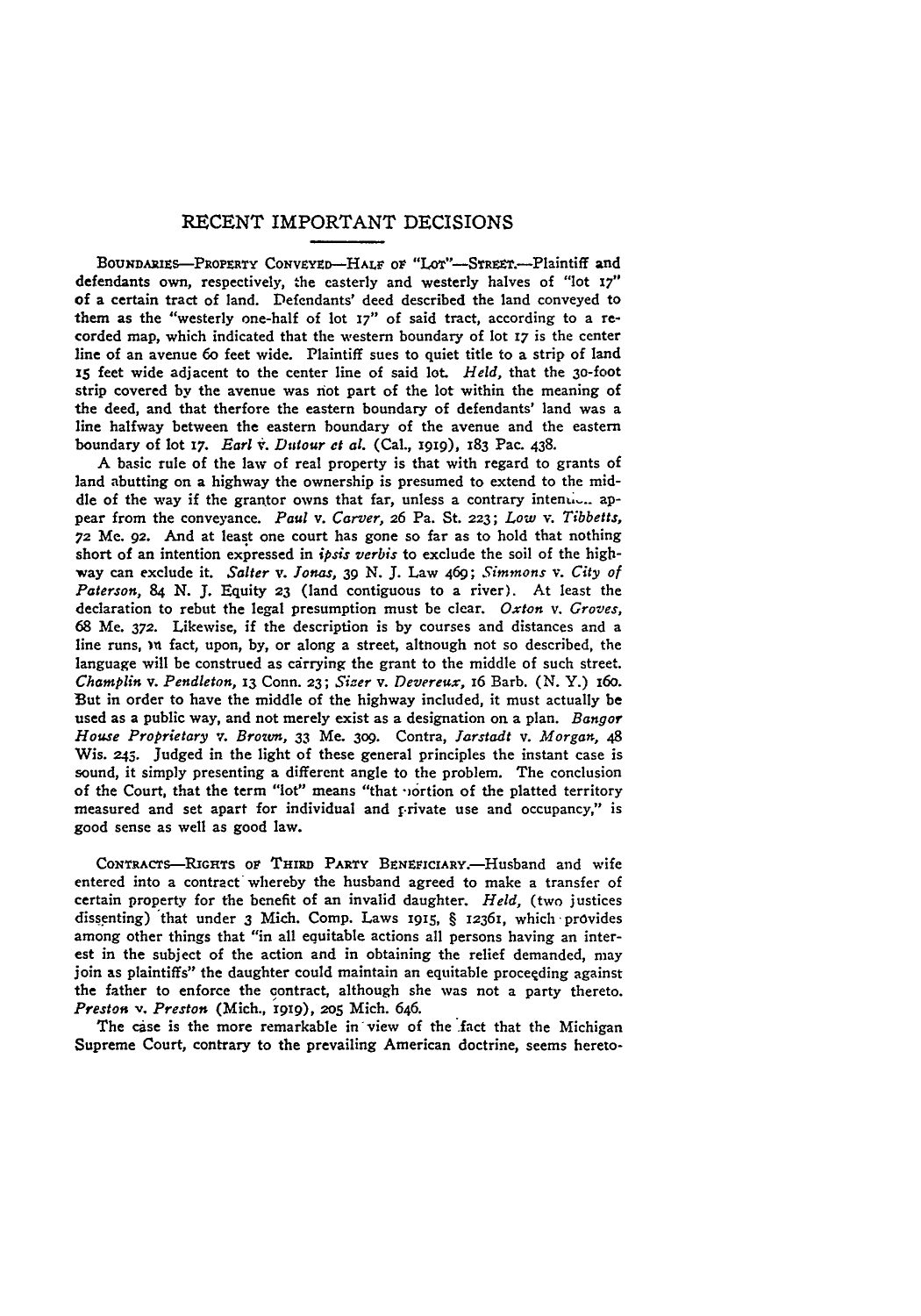fore to have adhered strictly to the orthodox English view that a beneficiary under a contract to which he is not a party has no enforcible interest either legal or equitable. *Knights of the Modern Maccabees v. Sharp* **(** ipo), 163 Mich. **449;** *Ediuards v. Thornan* **(i915),** 187 Mich. 361; *In Re Bush's Estate (1917),* **<sup>199</sup>**Mich. **192.** The statute relied upon **by** the majority opinion as the basis for changing the rule, while first enacted **by** the legislature as a part of the "Judicature Act **of 1915,"** does not seem to announce a new principle either of substantive or adjective law. It is simply a statement of the generally prevailing equity rule in regard to joinder of parties, and was apparently borrowed from the Federal Equity Rules (No. **37)** and from the state Codes of Civil Procedure, of which it is an integral part. PoMERoY's **COMe RZMEDIEs** (4th ed.) § III. "It is," in the language of the dissenting opinion in the principal case, "a novel idea that a statute, plainly intended to affect procedure only, may be used to change a settled rule of the law of contracts, to confer upon a person a legal right and interest in subject matter where there was none before the statute was enacted". Especially is this so where the statute is merely declaratory. It is to be hoped that a more satisfactory basis can be found for a result which is undeniably desirable. For a collection of the cases and full discussion of the problem involved see **I5 HARVARD** L. Rrv. **,67; 27** YALE L. Joup- ioo8.

DAMAGES: MOUSE IN COCA-COLA.-A bottling company sold a bottle containing a mouse as well as the well-known beverage to a retailer, who sold it (or them) to the innocent and unsuspecting female plaintiff. The lady became acutely sick after drinking the concoction and brought suit against the bottling company. *Held,* award of \$5oo.oo damages was not excessive, there being no evidence "that passion or prejudice operated upon the members of the jury." *Bellingrath v. Anderson* (Ala., **i919), 82** So. **22.**

For an exhaustive as well as an interesting discussion of the principles involved in numerous cases of this character, see 17 Micn. LAw **Rav. 26L**

DEEDS-CONDITIONS-REPUGNANCY TO INTEREST CREATED-SALE TO NEGROES. -Plaintiff company, owner of many lots in certain locality, sold one lot to K, under whom defendant, a negro, claims title. The deed to **K,** duly. recorded, provided that if grantee, her heirs or assigns, should lease or sell to any negro, Chinese, or Japanese, title should revert to grantor. This was put in the form of a covenant and expressly stated to run with the land,-to be terminable, if desired **by** owner, in **1925.** *Held:* Such condition in deed of fee simple is within rule of common law, as re-declared in Civil Code of California, § **711,** that "conditions restraining alienation, when repugnant to the interest created, are void." *Title Guarantee and Trust Co. v. Garrot,* Dist. Ct. **App.,** 2nd Dist. Cal., 183 Pac. **470.**

The. deed in full does not appear in the report of this case, nor was it set forth in the complaint, the court assuming from briefs of counsel that a title in fee simple absolute was conveyed thereby, and proceeding on that basis. The plaintiff's contention was this clause in the deed created a condition subsequent and that, **by** its violation, the fee was forfeited and the plaintiff is en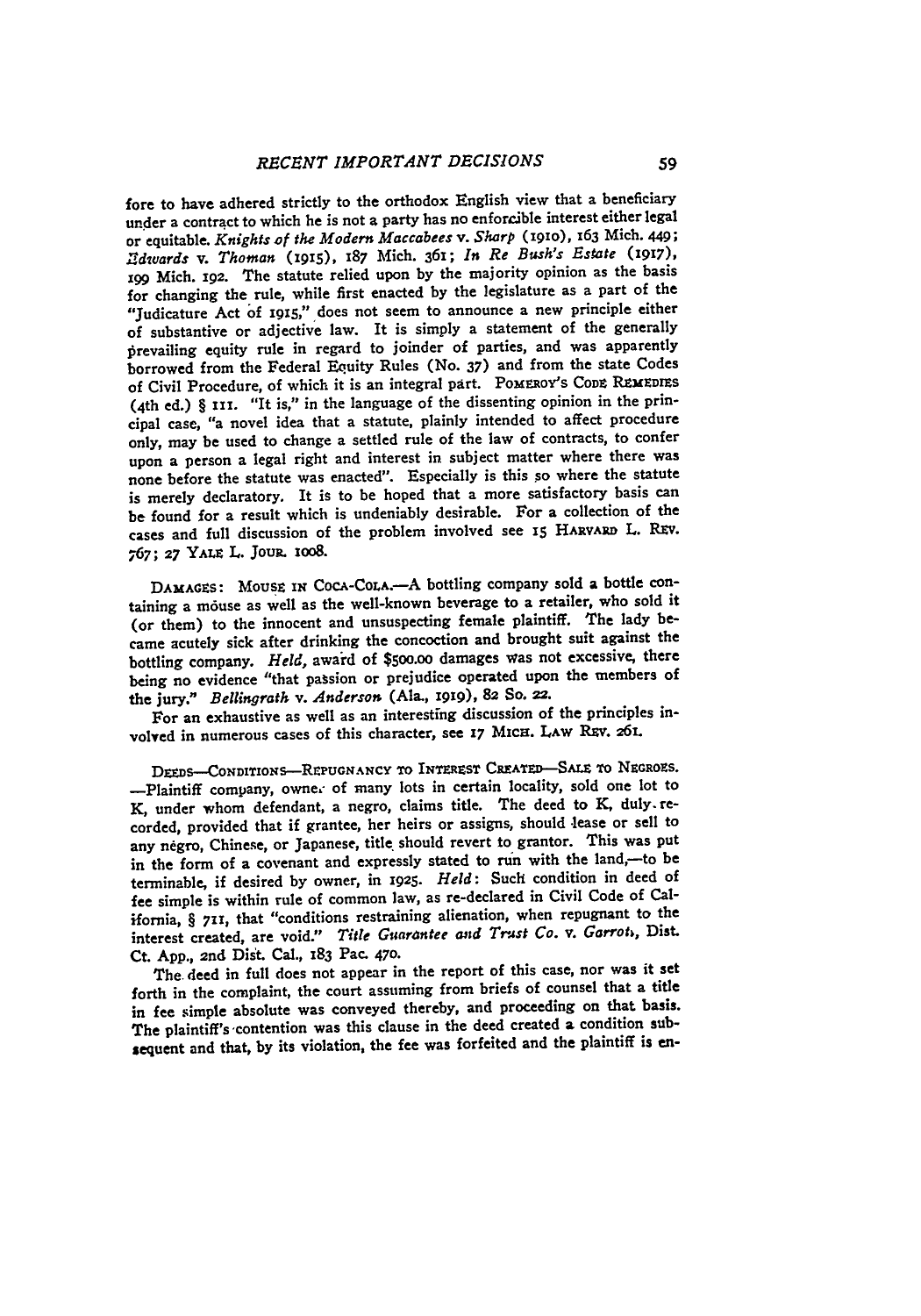titled to re-entry. The court agrees th?. this is to be considered as a condition subsequent, but declares it void. The theory, in part, is as follows: that the granting of a fee simple is a conveyance of the whole estate, and carries with it an absolutely unfettered right of alienation; and the court thinks, on principle, that there should be no such restriction allowed either as to persons or time,-(following a dictum in *Murray v. Greer 6" -l.* 367, in which case the restriction was not limited either as to persons o. time), and that the same reasoning which declares void a restraint total as to persons, though limited as to time, (Latimer *v. Waddell, iig* N. C. **370),** should apply here with equal force; that any restraint on alienation is repugnant to the grant of a fee simple. The consideration of public policy, as involved in the  $un_{\tau}$ certainty of titles which the court seemed to fear would follow if such restraints were allowed, seemed to have some weight in influencing the-decision. Contra: In the following case it was held that a restriction in deed against selling to any negro is not an unlawful restraint on powers of alienation and not against public policy. *Koehler v. Rowland,* **275** Mo. 573; also substantially the same in *Queenstorough Land Co. v. Cazeaux,* **136** La. **724,** L. R. A. 1916 B, **1201.** Professor GRAY, in his RESTaRAINTS **Or THE ALIENATION OF** PROPERTY, discusses this subject after an exhaustive review of the cases**pp. 25-42.** He states in part, § **41,** as follows: "The authorities, **it** will be seen, are in hopeless conflict. The rule which naturally suggests itself is that a condition is good if it allows of alienation to all the world with the exception of selected individuals or classes; but is bad if it allows of alienation only to selected individuals or classes. (Williams on Settlements, 134, **135.)** Perhaps this rule might be difficult of application, or easily evaded. At any rate the leading case of *Doe v. Pearon,* 6 East. **172,** and the late case of *In re Macleay,* L. R. **20 Eq.** 186, cannot be brought within it, for they both allow the power of alienation to be restrained within the narrowest limits; and Sir George Jessel says: 'The test is whether the condition takes away the whole power of alienation substantially.' L. R. **20 Eq.** i8g."

DivoRc-ALrMONY-FUTURa **EARNINGS AS** PROPERTY **UNDER** STATUTe,-In a proceeding for divorce under the Ohio statute (General Code Sec. **z1,990)** providing that "the court shall  $***$  allow such alimony out of her husband's property as it deems reasonable, etc." it was contended that permanent alimony could not be allowed which was based upon the future personal earnings or wages of the husband. *Held,* that the words "out of her husband's property" were directory only and not mandatory and that permanent alimony could be based on future earning power under this particular statute. *Laie* v. *Lape* (Ohio, **i919),** *124* **N. F\_ 51.**

The generally accepted doctrine in this country has been that future earnings could be considered as a basis for permanent alimony. *Campbell v. Campbell,* 37 Wis. *2o6; Muir v. Muir,* **133 Ky. 125;** *Griffin v. Griffin,* **173 Ky. 636;** *Snyder v. Snyder, 162* **N.** Y. Supp. **607.** And this even though the statute provided for such alimony out of the husband's estate at the time of the divorce. In the Wisconsin case above cited, the court remarked: "We cannot regard it [the statute] as a hard provision, but as a remedial and bene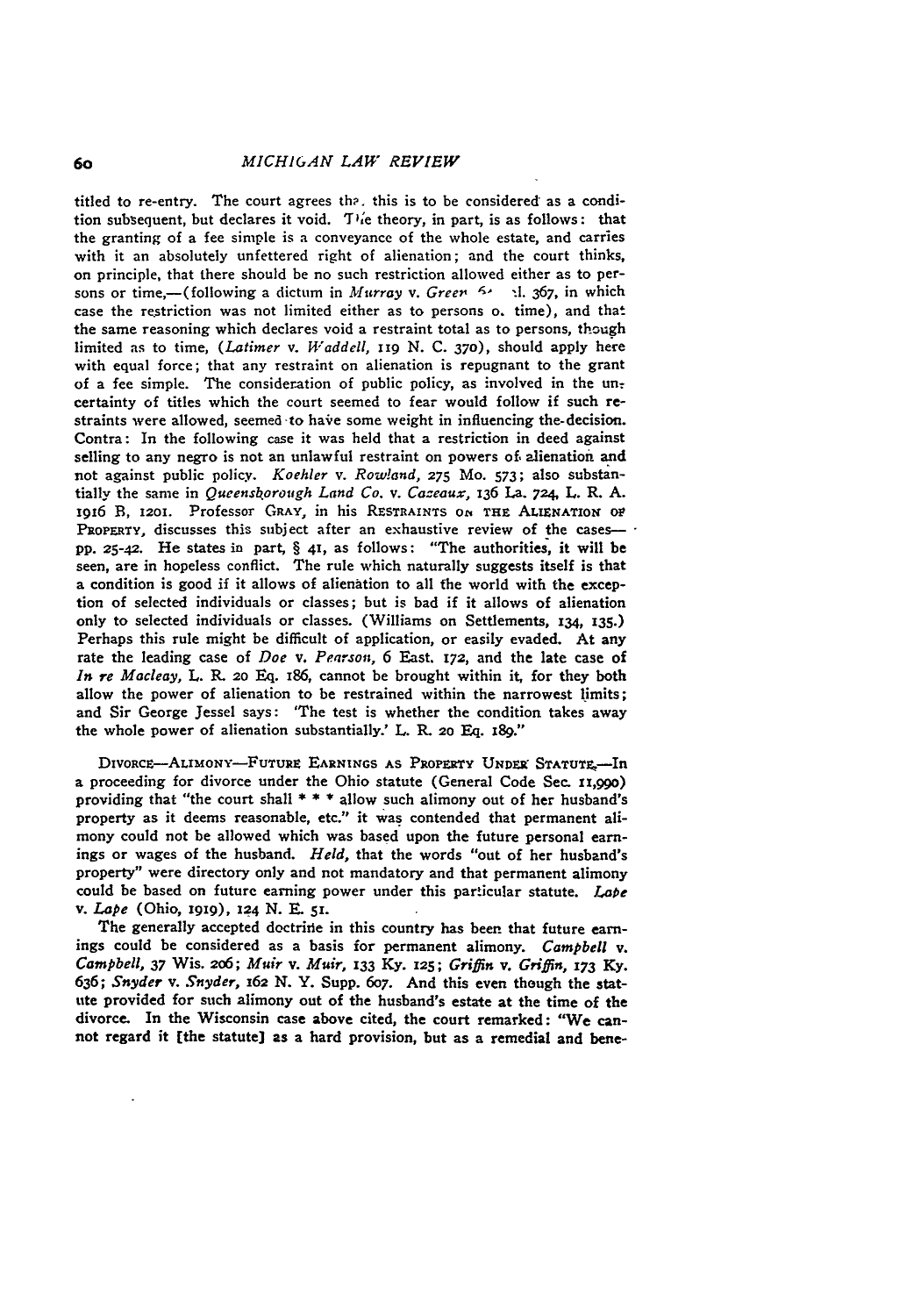ficial statute for the protection of natural claim, founded on natural relations." So, too, in the principal case, the court, although not citing in their opinion the decisions above mentioned, or *Cox v. Cox, 2*0 Ohio St. 439, the latter a decision allowing alimony based upon property acquired subsequent to the divorce decree, gave a broad interpretation to the words of the statute upon the grounds of interpreting the intention of the General Assembly. The instant case in he lower court, Hamilton Insolvency Court, *Lape v. Lape,* 62 Ohio Law Bulletin 398, was developed on a different and contrary theory to the one given by the Supreme Court. *Dazis v. Davis,* **21** Ohio Circuits 136; *DeWitt v. DeWitt,* 67 Ohio St. 34o. There are early cases which lay down the proposition flatly that "alimony being an allowance out of the husband's estate for the support of the wife, when there is no estate, there can be no alimony." *Feigley v. Feiglcy, 7* Md. Reports 537, 563. This is based on the theory that the duty to support stops with the decree of divorce. However the cases following the weight of authority, previously cited, refuse to follow this doctrine and go on the theory that the duty to support still continues. But in *Wilson v. Wilson,* **67** Minn. 444, where the statute provided for permanent alimony "from the estate of her husband", they interpreted the statute literally and held that future personal earnings could not be the basis for permanent alimony under that statute, and that the remedy lay with the legislature, the court admitting the equity of allowing permanent alimony based on future income, but also admitting their inability to correct it. *State of Minnesota ex rel. Wise v. Jamison, 69* Minn. *427* sustained the above cited Minnesota case. To the same effect see also *Jackson v. Burns,* i6 La. **695.**

EMINENT DOMAIN-PARTIES-INCHOATE DOWER-RIGHT TO DAMAGES.-ACtion **by** plaintiff against her husband for a share, as the fair and reasonable value of her inchoate right of dower, in damages awarded the husband in appropriation proceedings against land owned **by** him in fee. Plaintiff claims her right of action under statutes relating to the appropriation of land. *Held* -The wife's inchoate right of dower was not such an "interest, legal or equitable, in the property," as would require her to be a party to condemnation proceedings under the statute. Nor can she claim a present pecuniary interest in the damages awarded, for this fund is no different from any other personal estate of the husband. *Long v. Long* (Ohio, gig), **124 N. E.** 161.

The reasoning of the court appears sound. If the wife could share in the fund today, and the husband die tomorrow, she would again share in the remaining fund, as in all his other personal and real property. *Cf. accord, Weaver v. Gregg,* 6 Oh. St. 547; *Moore v. Mayor, etc. of City of New York,* **8 N.** Y. **xio;** *Gwynne v. City of Cincinnati, 3* Ohio **24;** *Flynn v. Flynn, 171* Mass. **312;** *contra, Wheeler v. Kirtland, 27* **N. J. Eq. 534;** *In re New York and Brooklyn Bridge,* **75** Hun **558.** The *Weaver* case held that a partition sale divests the wife of a co-tenant in fee of her inchoate right of dower therein. The principal case is carefully distinguished from those in which creditors have subjected the husband's estate to the satisfaction of judgments rendered against him, in which the inchoate right of dower was ascertained and exempted from execution. In such cases the husband's interest has been wholly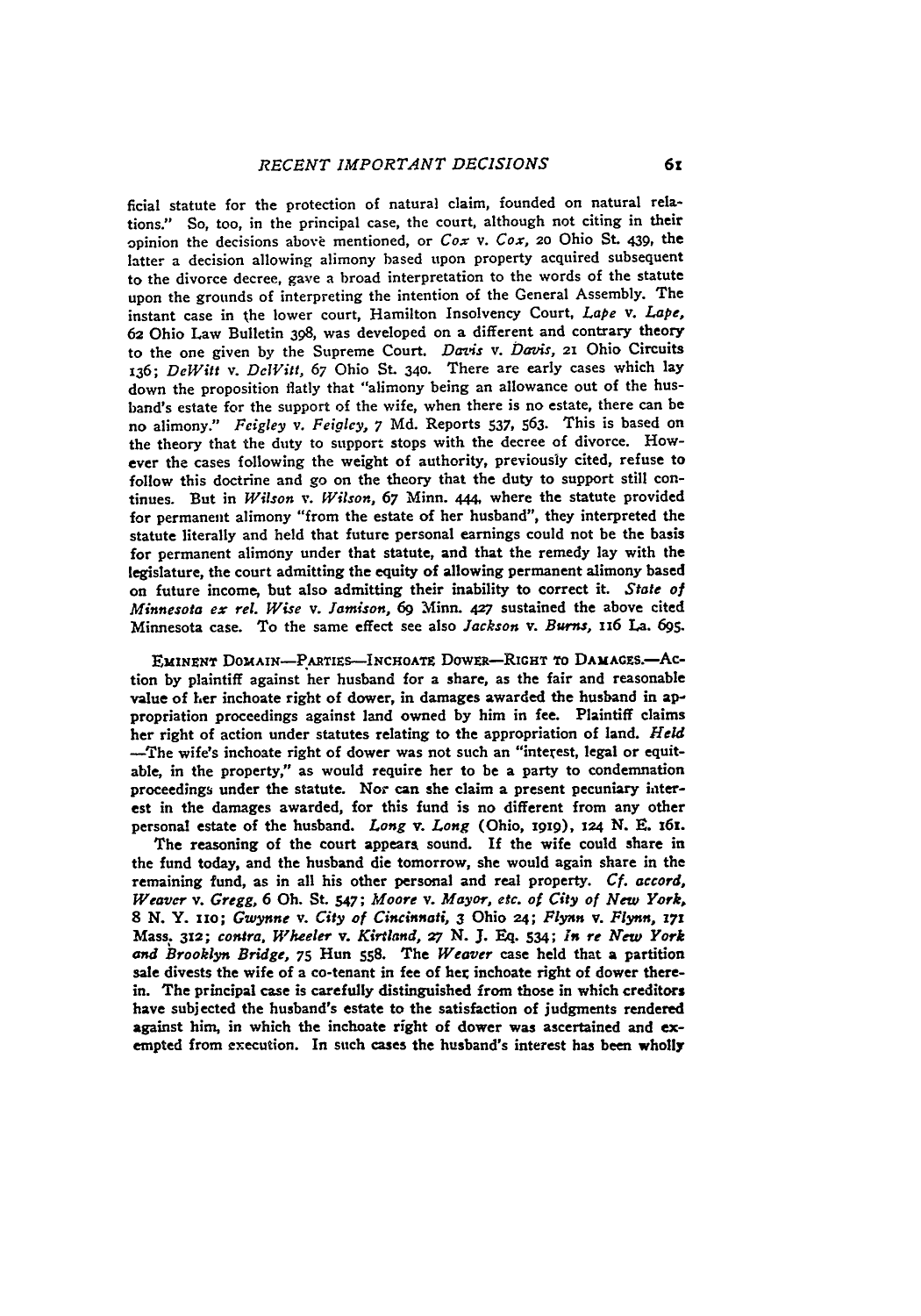extinguis. <sup>\*</sup> and he receives no compensation such as arises from cases of eminent domain or a sale in partition. The inchoate right of dower is treated as some sort of present interest, entitled to protection in equity, in *Brown* v. *Brown,* **82** N. J. **Eq. 40** (against a possible bona fide purchaser without notice from trustee), and in *Brown v. Brown,* 94 S. Car. **492** (against waste).

FISH-MUSSELS-PROPERTY OF STATE.-In a suit by the owner of the bed of a non-navigable stream for the conversion of mussel shells taken from the bed of said stream by defendants, the plaintiff claimed the mussels were part of the realty. *Held*,—A mussel, having powers of locomotion, is a fish *ferae naturne* within the meaning of the Rev. Stat. Mo. igog, Sec. 65o8, and the owner of the bed of the stream cannot acquire title to them, title being always in the state. *Gratz v. McKee et al,* (C. C. **A.,** 8th Circ.) **258** Fed. 335.

Thus mussels in fresh waters seem to be included by an extension of the law relative to salt water shell-fish, which rules that shell-fish, such as oysters and clams, in their natural state, are classified as *ferae naturae,* and their ownership is in the state in iti sovereign capacity, *State v. Harub,* 95 Ala. **176,** -though where planted in a place where they would not naturally grow, and their location well marked, they partake of the nature of *ferae domitae,* and are the subjects of private ownership, *State v. Taylor, 27* N. J. L. **117, 72** Am. Dec. 347: *People v. Morrison,* **194** N. Y. I75. In England, mussels in a mussel bed granted by an order of the Board of Agriculture and Fisheries, sufficiently known and marked out as such, are the absolute property of the grantees of the order. Sea Fisheries Act, x868, 31-32 Vict., c 45, ss **51, 52,** 53. Likewise in this country some states may convey or lease beds for cultivating shell-fish to individuals, and the grantee or lessee gets an exclusive right to cultivate shell-fish on the bed, protected by equity, *Sequim Bay Canning Co. v. Bugge,* **49** Wash. 127. But while power of locomotion, which is mentioned in the principal case, may bring mussels within the class of swimming fish, which are *ferae naturae,* still it would seem more logical that viewed as an article of commerce, due to the similarity of its organism, habits, and mode of capture to those of other shell-fish subjects of commerce, the law relative to property rights in mussels should follow the trend of decisions declaring property rights in shell-fish, such as oysters and clams. Thus upon principle the law applicable to mussels in planted beds should be the same as that which is applied to oysters and clams in planted beds.

JOINT ADVENTURERS - BREACH OF CONFIDENCE - RESCISSION. - The three plaintiffs and the defendant MacDonald purchased an undivided four-fifths in defendant Oxnam's mine. Later, plaintiffs discovered that defendant Mac-Donald had agreed secretly with Oxnam that if the project was not profitable at the end of two years, MacDonald should have the right to reconvey his undivided one-fifth to Oxnam. *Hcld,* that MacDonald's conduct amounted to a constructive fraud to which Oxnam was a party and that the plaintiffs had a right to rescind.-Menefee et al. v. Oxnam et al. (Cal., 1919), 183 Pac. 379.

The rule is universal that no one having duties of a fiduciary character shall be allowed to enter into engagements in which he has, or can have, a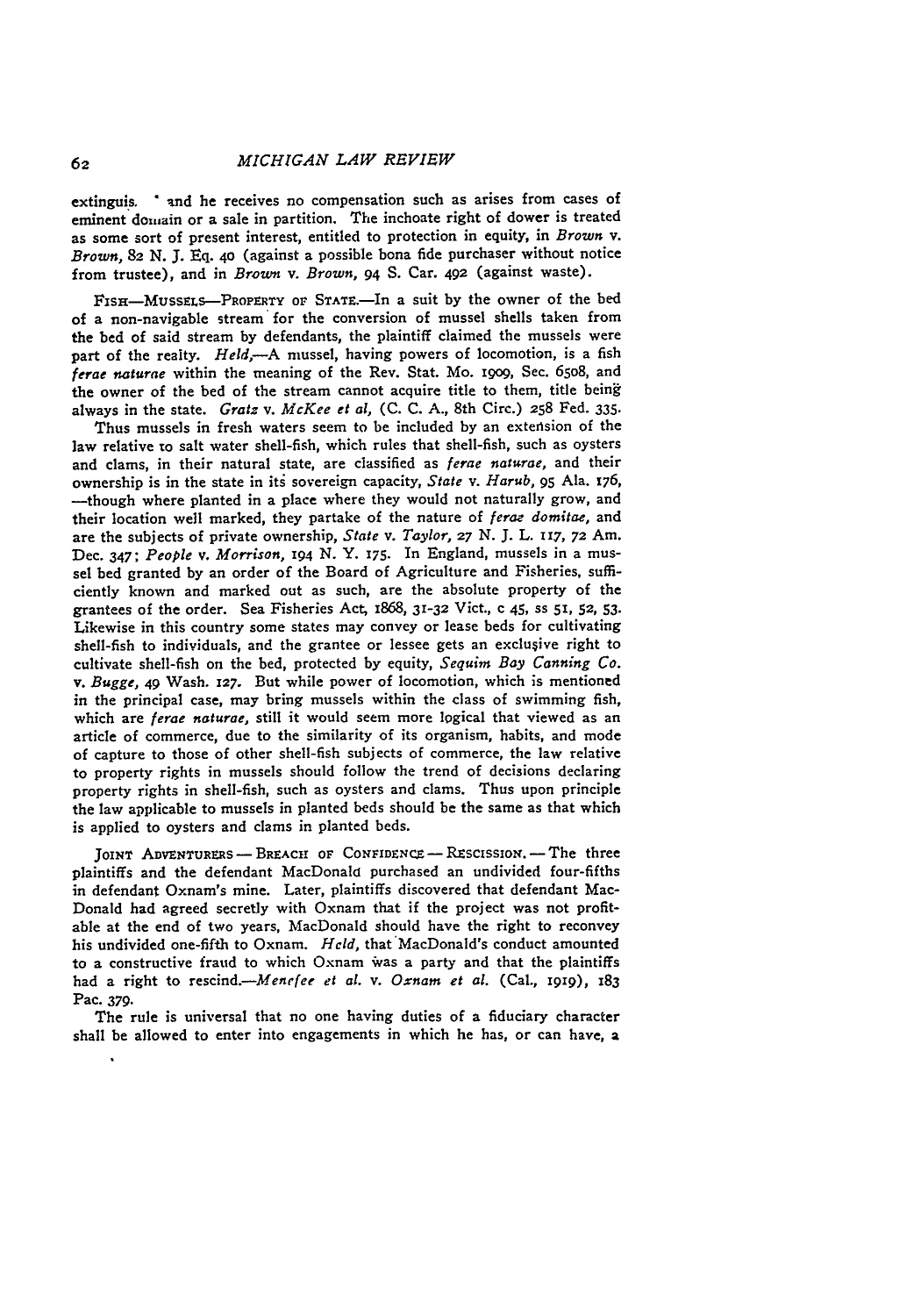personal interest, conflicting, or which possibly may conflict, with the interest of those whom he is bound to protect. *Glover v. Ames,* (C. C.) 8 Fed. **351.** Accordingly, it is held that the fiduciary relationship between cotenants of land is such that it is not consistent with good faith for either of them to purchase an outstanding adverse title. *Van Home v. Fonda,* **5** Johns. **CI.** (N. Y.) **388.** (For criticism of this doctrine see **9** HARv. LAw Rzv. **427.)** The same doctrine has also been extended to the case of a remainderman purchasing a tax title thereby attempting to exclude the other remainderman. Held that this was a breach of faith and not allowable. *Johns v. John.s,* **<sup>93</sup>**Ala. **239.** The law will not permit an agent to place himself in a situation in which he might be even tempted by his own private interests to disregard the interests of his principal. *People ex rel. Pluger et al.* v. *Toumship* Board, II Mich. 222; MECHEM, AGENCY, Sec. 455. Nor will a partner be allowed to gain a secret advantage or enter into any transaction in any way adverse to the partnership interests. *Nelson v. Matsch,* **38** Utah **122,** Ann. Cas. **1912 D, 1242.** Therefore, it seems very natural for courts to apply a similar line of reasoning to cases of joint adventures, even though the essentials of a cotenancy, agency, or partnership are not present. The tendency of modern decisions is to regard the rights of joint adventurers, *inter se,* as controlled practically **by** the law of partnerships. 15 RULING CAsx **LAW 500.** The court in the principal case said that it is immaterial whether the plaintiffs and MacDonald were partners in the strict sense. Persons engaged in a joint adventure, or about to assume such a relation, owe to each other the utmost good faith and will not be permitted to enjoy any unfair advantage. Where any abuse of that relation is discovered the complaining party is entitled to relief, whether any actual damage be proved or not. "The question is not whether the breach of confidence has resulted in profit to the unfaithful coadventurer, or whether it has resulted in injury to his joint adventurers, but whether there has been a breach of confidence on the part of the fiduciary." The mere making of a secret agreement by one of the joint adventurers is such a breach of faith as amounts to constructive fraud and will entitle the coadventurers either to rescind the contract *(Noble v. Fox,* **35** Okla. 7o) or to maintain an action for damages for fraud and deceit *(Page v. Parker,* **43 N.** H. **363)** or to have the defendant account to his coadventurers *(Kennah v. Huston,* **15** Wash. **275).**

LANDLORD AND TENANT-CONSTRUCTIVE EVICTION-VERMIN.-At the expiration of a period of two years of an apartment lease the premises became infested **by** cockroaches, which, after notice, the landlord unsuccessfully attempted to eradicate, whereupon defendants moved out. In an action for **rent,** *held,* defendants had not been exonerated from liability. *Hopkins v. Murphy* (Mass., **1919), 124 N. E. 252.**

The case turns **on** whether or not the presence of the vermin constituted **an** act of constructive eviction. Crosby, **J.,** in disposing of this contention **says** "There is nothing to indicate the plaintiff was responsible for the presence of the insects or that he failed in any duty which he owed to the defendant." In this he touched the real issue. The cases almost without dis-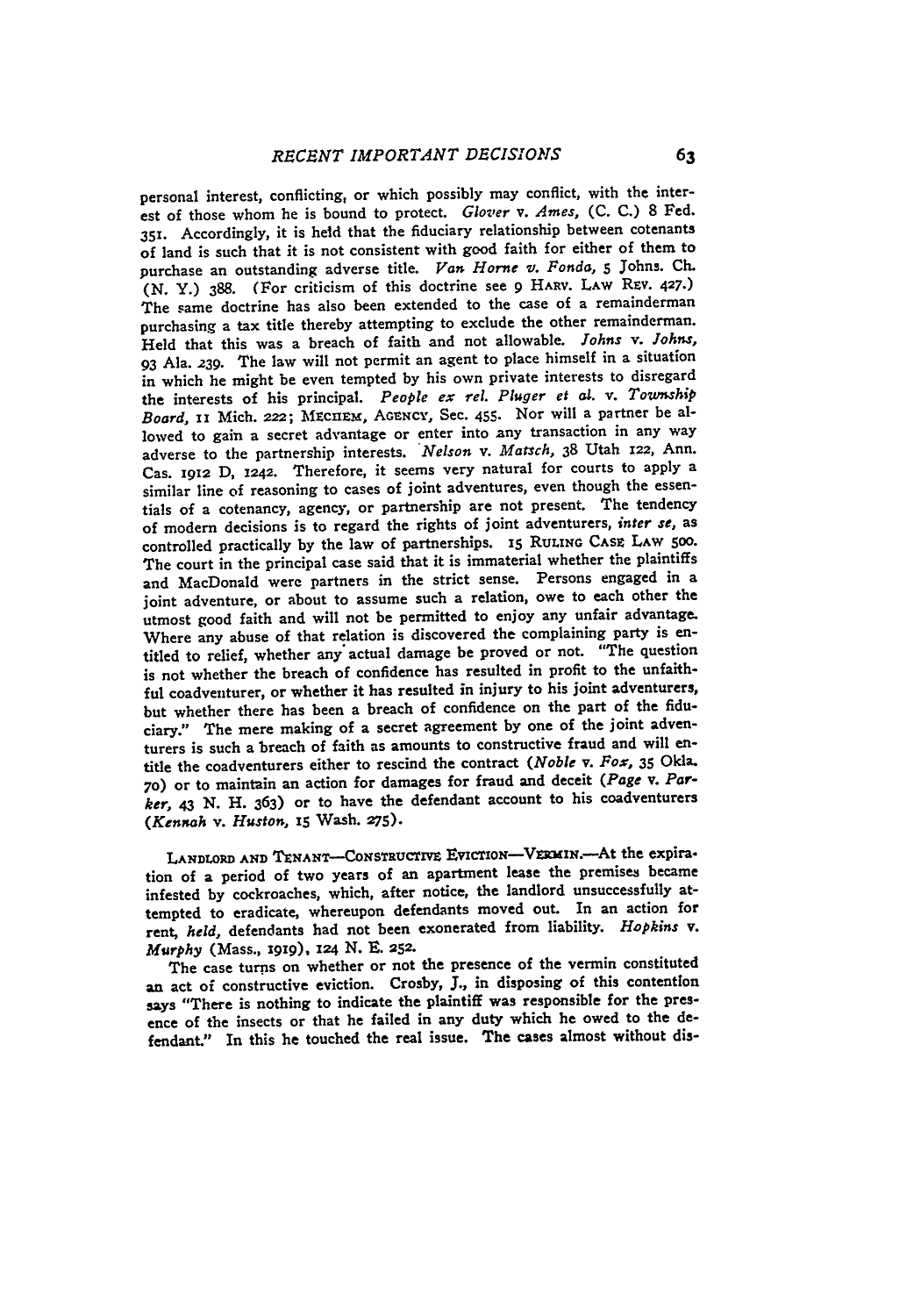#### *MICHIGAN LAW REVIEW*

sent take the view that the act complained of must be one of. omission or commission **by** the lessor. TirrANY on LANDLORD **AND** TENANT. P. **1258-62.** Inability to link the cause with the lessor is fatal, though the actual condition of the premises renders its inhabitance impracticable. *Lack v. Wyckoif,* xi N. Y. St. Rep. 678; *Griffit v. Freeborn,* x8 Mo. App. **203.** An early case in point arose in New York in **1887** in which it was held that a constructiye eviction could not be predicated on abandonment **by** reason of the presence of vermin. *Pomeroy v. Tyler,* **9** N. Y. St. Rep. 514. England, on similar facts is in accord. *Hart v. Windsor,* **1'2** Mees. & W. **68.** Involving vermin and to the same general effect are, *Vanderbilt v. Persse,* **3 E. D.** Smith **(N.** Y.) **428** (bedbugs) **;** *Jacobs v. Morand, iio* **N.** Y. Supp. *208* (waterbugs and bedbugs) **;** *Fisher v. Lighthall, 4 Mackey* **(D. C.)** 82 (ants). But where there is a duty imposed on the landlord failure to fulfill it will justify abandonment under eviction. *Bradley v. Goicouria, 67* How. Pr. **76.** Where the defect is in existence at the time of letting the doctrine of caveat *emptor* applies. *Roth v. Adams,* **I85** Mass. **341.** As indicated in the decisions on this subject' the defendant's proper remedy is preventive. **A** stipulation in the lease covering the relations of the parties in event of the appearance of objectionable features is a matter but of a moment, provides adequate relief and obviates the necessity of straining established legal doctrines in the apparent interest of immediate justice.

**LANDLORD AND TENANT-HOLDING** OVER-TENANCY **FROM** YEAR **TO** YEAR-DATE OF COMMENCEMENT-NOTICE TO QUIT.--By an agreement plaintiff let premises to defendant from Nov. ii, i915 to Dec. **25,** 1916 at yearly rent payable in quarterly installments. The defendant held over without any further agreement so that **by** plaintiff's acceptance of the quarter's rent on March **25, 1917,** defendant was recognized as tenant from year to year. On June 8, I9x7, defendant gave notice that he would quit the premises on Dec. **25, 1917.** Plaintiff contended that since the original erftry was on Nov. Ix, the tenancy could be terminated only on Nov. II of some year, and hence the notice on June 8 was ineffective because not six months prior to Nov. xi. *Held,* that this year to year tenancy was a new tenancy commencing Dec. **25,** 1916 and determinable on any subsequent Christmas Day **by** giving six months notice. Croft *v. William F. Blay, Ltd. (i919),* **x Ch. 277.**

When a tenant goes into possession and pays rent on a periodic basis under a void lease, no court has ever questioned the soundness of the plaintiff's contention. It is settled law that the tenancy from year to year has inception from the date of the original entry and can be terminated only upon the same date of some succeeding year. *Cf. Coudert v. Cohn, 118* **N. Y. 309.** And it was also considered settled law in England (until the decision in the principal case) that when the tenancy from year to year was created by a holding over by the tenant after the expiration of a valid lease the implied tenancy could be terminated only upon the date of the original entry in some succeeding year. No distinction was made between the two situations. The rule in question was thus stated in **2** SMITH'S **LEADING CASES,** 12th edit., r23: "Where a tenant holds over and becomes a yearly tenant, then, if the time of the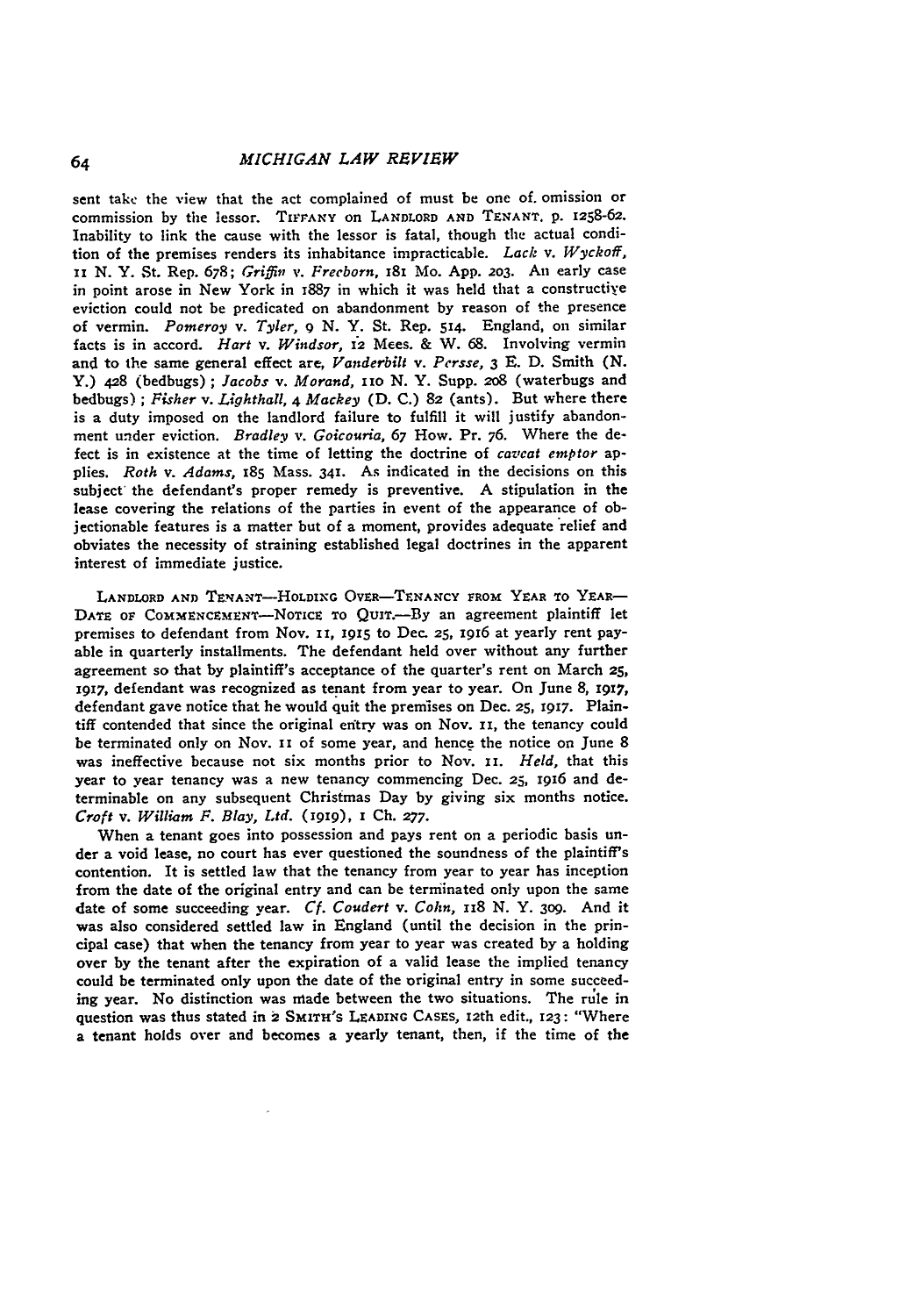бς

year at which the term originally commenced and the time at which it ended be not the same. the notice must *prima* facie be made to expire at the former time." Cases cited in support of this proposition are *Doe v. Dobell,* i **Q.** B. 8o6; *Berry v. Liirdley,* **3** Man. **& Gr.** 498; *Kelly v. Patterson.* **3o** L. T. Rep. 842, L. R. **9 C.** P. 681. The same rule is stated in substance in WOODFALL, LANDLORD **AND TENANT,** i2th edit., **p.** *207* and in **18** HALSBURY, **LAWS** OF **ENG-LAND** 448. But the principal case expressly repudiates the soundness of such a rule of law when applied to tenancies from year to year created by a holding over after the expiration of a valid lease, and points out that the said rule was expounded in cases where the dates of the original entry and the end of any current year of the implied tenancy necessarily coincided because of the fact that the.original term was for exactly one year or two years, etc., and not for a year and a fraction as in the principal case. Therefore, although the statements of the courts in those cases, if taken abstractly and divorced from the peculiar facts with reference to which they were utteted, do support the plaintiff's contention in the principal case; they are no authority for such a proposition when properly considered. The decision in the principal case appears proper. Certainly the implied tenancy from year to year does not commence until the original 'term terminates and the tenant holds over. Hence, the first day **df** the holding over'must, by necessity, be the first day of the new tenancy. In the principal case the original term **ex**pired and the implied tenancy from year to year had inception on Dec. **25,** 1916. Therefore, consistency required the court to hold that this new teuancy could be terminated only on some subsequent Christmas Day.-Right *ex dem. Flower v. Darby,* I Term Rep. x59; *Coudert v. Cohn,'supra.* The principal case is severely criticized in 146 Law Times **3o8,** wherein the writer assumes that certainty is more important in law than common sense. **A** diligent examination of the American authorities has failed to reveal any adjudication on the point involved in the principal case. The point is referred to in 2 **TiFrANY, LANDLORD** *AND* **TENANT, 1451 without** a reference to an American decision.

**MALICIOUS PROSECUTION-PERJURED TESTIMONY-PRIVILEGE.-In a suit for** damages for malicious prosecutiohi, where it appeared that defendant had willfully and maliciously given perjured, though relevant, testimony under oath before a grand jury relating to plaintiff, which originated an inquiry the result of which caused the investigation of the matter **by** said grand jury, as a result of which proceeding plaintiff was indicted for grand larceny and later acquitted, *held,* that plaintiff might recover. *Kintz v. Harriger* (Ohio, **i919), 124 N. E.** 168.

Regarding the question whether statements made **by** a witness in the regular course of a judicial proceeding are privileged or not, and, if so, to what' extent, the American rule is that they are privileged provided they are relevant and material to the case, *(White v. Carroll, 42 N.Y. 161; Smith v. Howard,* **28** Ia. **51) or,** if irrelevant, have been called out **by** questions put **by** counsel to the witness. *Calkins v. Sumner,* **13** Wis. **193.** The English rule, on the other hand. results in absolute privilege whether the remarks are rele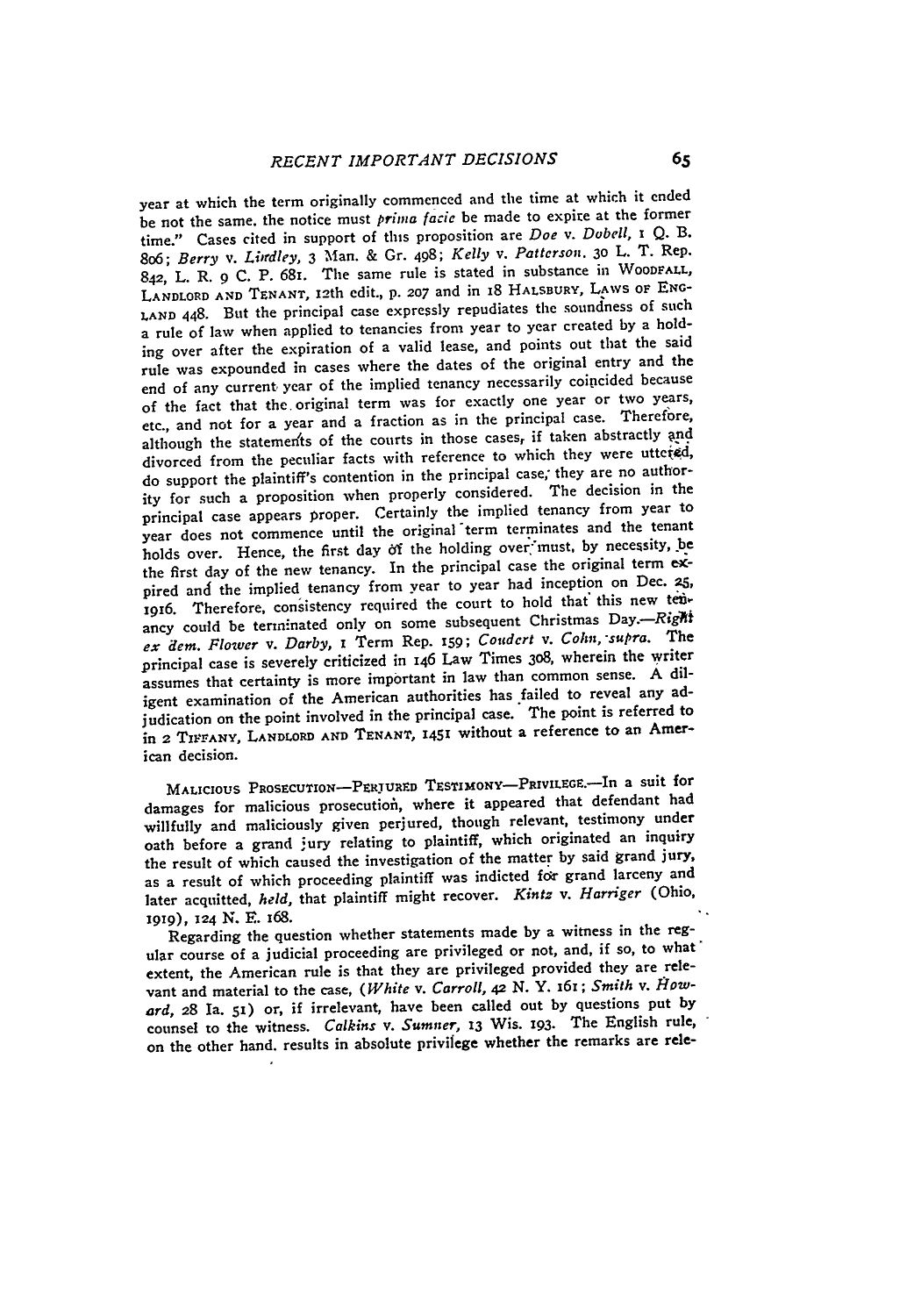vant or irrelevant. Henderson *v.* Broomhead, 4 Hurl. & **N.,569.** The main point, therefore, upon which these cases turn is whether the alleged words are pertinent or not. The instant case deals with this proposition, the Ohio supreme court holding that this is but a distinction without a difference. Mr. Justice Wanamaker, speaking for the Court, in a vigorous opinion referring to Solomon and Shakespeare, as well as Magna Charta and the Constitution, puts the problem upon public policy. He cites no cases to support the conclukon arrived at; yet the argument that these statements do damage, wheth**er** relevant **to** the matter concerning which they are given or not, is founded upon reason and common sense. Somewhat similar to the point here involved is that where the prosecution has been started before a magistrate upon a false and malicious affidavit, in which case, quoting the Court, "the rule **is** well settled in Ohio **\* \* \*** that such perjured affidavit can be made the basis of action in malicious prosecution." In the principal case the Court of Appeals had said "There is no decision in Ohio directly on the question. **\* \* \*** In the cases outside our state, involving the question before us, and **by** ihe text-writers, there is complete unanimity touching the doctrine that for the.giving of evidence **by** a witness in a judicial proceeding, so long as such tvidence is relevant to the matters concerning which it is given, an action will not lie against the witness, even though the evidence be false, its falsity known **by** the witness at the time, and that it be maliciously given."

PHYSICIANS AND SURGEONS--NEGLIGENT ADVICE-CAUSE OF ACTION.--Deferfdant, a physician, was employed **by** plaintiff to attend plaintiff's minor child. Plaintiff alleged that the defendant, knowing the child's disease was scarlet fever and contagious, negligently advised the plaintiff that it was safe to visit the child; that the plaintiff, not knowing of the contagious nature of the disease, relied upon the defendant's advice, visited the child and contracted scarlet fever to his damage. Defendant demurred. *Held,* that the complaint states a cause **bf** action. *Skillings v. Allen,* (Minn., 99ig), **<sup>173</sup> N.** W. **663.**

The liability of a physician to respond in damages to a patient who has suffered injury from the physician's negligence is well settled. It is equally well settled that no contractual relation need have existed between plaintiff and defendant, for the liability attaches where the professional services were rendered gratuitously. *McNevins v. Lowe, 40* Ill. **2o9.** A physician is not comnielled to respond to the call of a charity patient, but if he undertakes to attend said person, he assumes a duty to use reasonable care. *Becker v. Janinski, i5* **N.** Y. Supp. **1675.** "The material fact (to be) alleged in the petition is that the relation of physician and patient existed between plaintiff and defendant at the time of the alleged negligence of the defendant." *Hales v. Raines,* 146 Mo. **App. 232.** But it has also been held that a physician is liable for injuries caused to one whom he was examining merely for the purpose of giving information to a third person and not for the purpose of giving treatment. *Harviott* v. Plimpton, i66 Miss. **585.** In this case the relation of the plaintiff to the defendant was quite remote, but in *Eduards* v. *Lamb, 69* N. H. **599,** the defendant was held liable where the relation of physician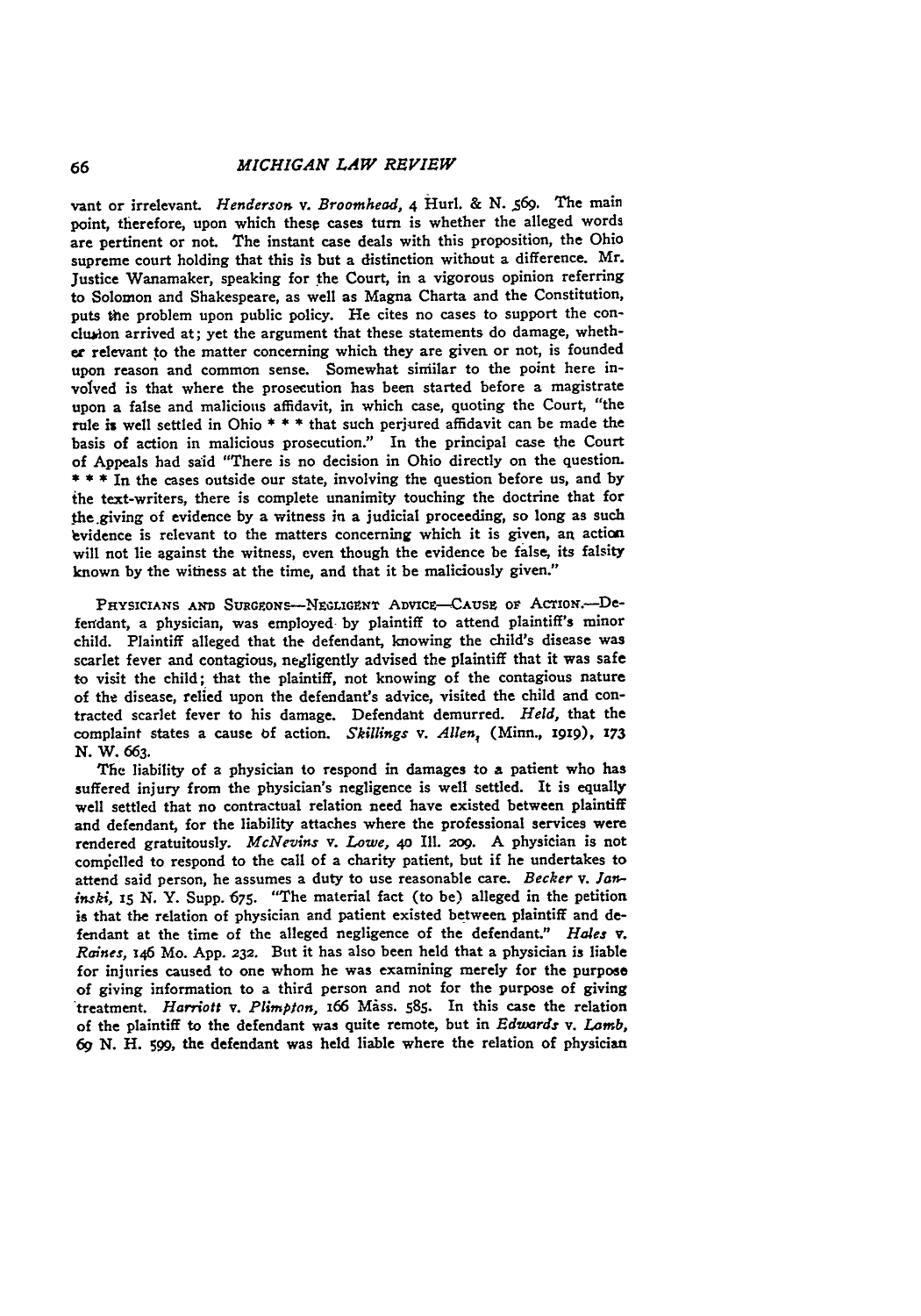and patient did not exist between plaintiff and defendant in any sense of the word. There the defendant was held liable for negligently advising the plaintiff that there would be no danger in her dressing an infection for her hus-<br>band. The principal case was apparently decided on analogy with *Edwards* band. The principal case was apparently decided on analogy with. *Edwards v. Lamb,* but the duty of the defendant to plaintiff seems more debatable in the principal case for the reason that in the New Hampshire case the plaintiff might be considered the assistant or nurse, thereby establishing some sort of professional relationship while in the principal case no such relation existed. The only duty which the defendant owed to the plaintiff, **by** reason of being employed to give medical treatment to the plaintiff's child, was the contractual duty to apply his skill for the benefit of the child. However, this point apparently did not trouble the Minnesota court which relied upon the broad general principle of tort liability stated in Depue v. Flatau, 100 Minn. 299, that "whenever a person is placed in such a position with regard to another that it is obvious that, if he does not use due care in his own conduct, he will cause injury to that person, the duty at once arises to exercise care commensurate with the situation in which he thus finds himself, and with which he is confronted, to avoid such danger, and a negligent failure to perform the duty renders him liable for the consequence of his neglect." See also *Heaven v. Pender.* L. R. **ii Q.** B. Div. **503.** It is clear that, although originally defendant.owed the plaintiff no more than a contractual, duty, he, **by** assuming to. advish the plaintiff, imposed upon himself a duty to use reasonable care in so doing. See *Black v. N. Y., New Haven & Hartford R. Co.,* **193** Mass. 448. The principal case is an excellent example of increasing favor, of courts toward the principle quoted from *Depue v. Flatau, supra. Cf. Tustesen v. Penn. R. Co.* **(N.** J. gxig), io6 AtI. **i37.**

POSSESSION AND RIGHT OF POSSESSION OF A GROWING CROP.-The plaintiff owned apple trees growing eight feet from his boundary line. The branches of these trees overhung the defendant's land. The defendant picked apples off the overhanging branches and sold them. Plaintiff sued for damages for conversion. *Held,* the defendant is guilty of conversion and liable to the owner for the value of the apples. *Mills v. Brooker* **(igx), "v** *K.* B. **555.**

The decision is in perfect accord with a number of American decisions. **Cf.** *Lyman* v. *Hale* (1836), **II** Conn. **177;** also TIFFANY, **REAL PRoPERTY, page 532,** note 8o, and .the case would therefore be scarcely worthy of note, except for the court's complete refutation of the ingenious misuse **by** counsel of the statement in **POLLOCK AND WRIGHT, ON** POSSESSION, **p. 230..** It is there said that trespass to a chattel cannot be committed **by** severing and carrying away a growing crop, for possession of the chattel cannot come into existence until the thing becomes a chattel and as the carrying away and the converting are one continuous act there is no trespass to chattels as such. Neither is there a trespass to realty as the defendant had the right to lop the overhanging branches. .The court answered these arguments **by** showing that the right to lop rests upon the right of the defendant to abate the nuisance caused **by** the growth of the branches over the, defendant's land, but that this **right** cannot be used as a basis for a right of appropriation of the **prop-**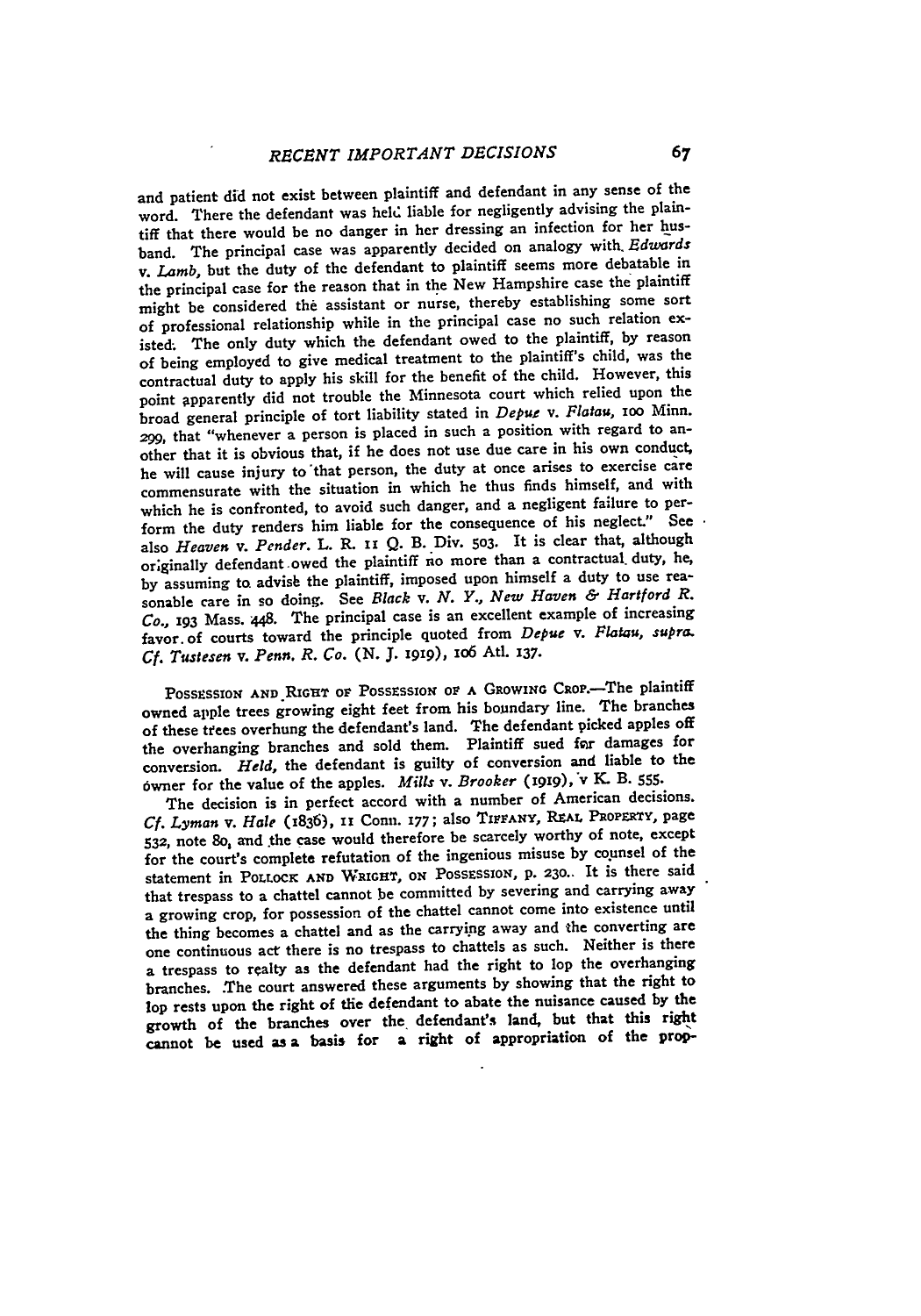### *MICHIGAN LAW REVIEW*

erty of the plaintiff, whether it be realty, personalty or the intermediate type, a growing crop. Furthermore, an action for conversion may rest either upon possession or upon the right to possession, and the latter right was plainly violated **by** the defendant when he took into his possession the property of the plaintiff. .There is an interesting short note on this case in **25 LAW QUAR-TERLY REVIEW, 210.**

PRIZE JURISDICTION-CAPTURE ON INLAND WATERS.-During the recent war the British Government requisitioned, armed, and commissioned small trading vessels on Lake Victoria Nyanza in East Africa. The Victoria. Nyanza is an inland lake having no navigable connection with the ocean. All 'but the smallest craft plying-upon it were transported overland, either whole or in sections, and then assembled if necessary and launched. After being commissioned certain of these vessels made captures of enemy craft and property. *Held,* that captures by commissioncd ships of His Majesty's Navy on the waters of Lake Victoria Nyanza are the subjects of jurisdiction in prize. *In the motter vof Certain Craft Captured on the Victoria Nyanza,* L. **R. E91], x** P. D. **83.**

Whether jurisdiction in prize extends to inland waters seems to have been an unsettled question in the English law until the decision in the principal case. During the recent war, Sir Samuel Evans is reported to have awarded prize bounty to armed motor launches brought from England and launched on Lake Tanganyika, also an inland lake (Lloyd's List, March Ig, 1917), but it appears that the question of prize jurisdiction was not discussed. See L. R. (igg) **I** P. **D.** *83,* **85.** The question was discussed at length in the principal case. The decision was founded upon the proposition (I) that all enemy property is *prima* facie liable to capture, except as the right of capture has been limited by the Law of Nations, and **(2)** that captures **by** commissioned naval forces on inland waters fall within none of the established limitations. The decision is a logical inference from the nature and scope of prize jurisdiction. See *Lindo v. Rodney* **(1782), 2** Dbug. **613** (Lord Mansfield): *Brown v. Unite4 States* (x814), 8 Cr. **i1o, 129, 137** (dissenting opinion" of Justice Story); *The Roumanian,* L. R. **(1915),** P. **D. 26,** *37* (Sir Samuel Evans). "The prize jurisdiction does not depend upon locality, but upon the subject matter." Per Story, **J.,** in *Brown v. United States,* 8 Cr. **11o, 139.** In the United States, admiralty jurisdiction in general extends to the Great Lakes and navigable waters connecting them. *The Propeller Genesee Chief et al. v. Fitzhugh et* **al. (i851),** 12 How. 443, **451;** *The Cotton Plant* (x87o), **1o** Wall; 577, **<sup>581</sup>** *(semble); United States v. Rogers* (1893), **150** U. **S.** 249, **252** *(semble).* The admiralty courts exercised jurisdiction in prize over captures made on inland waters during the Civil War. Six Hundred and Eighty Pieces of Merchan*dise* (863),--22 Fed. **Cas. 252;** *United States V. Two Hundred and Sixty-Nine and One-Half Bales of Cotton* (i868), **28** Fed. Cas. **302** *( semble).* This seems also *tai* have been the Itilian and the Germi.n practice during the recent war. See L. R. **(1o19). I** P. **D.** 83, **87.** Capture would hardly fall within prize jurisdiction unless naval forces at least participated. See *The Rebeckah* **(1799), i C.** Rob. **227;** *The Island of Trinidad* (184), **5 'C.** Rob. **92;**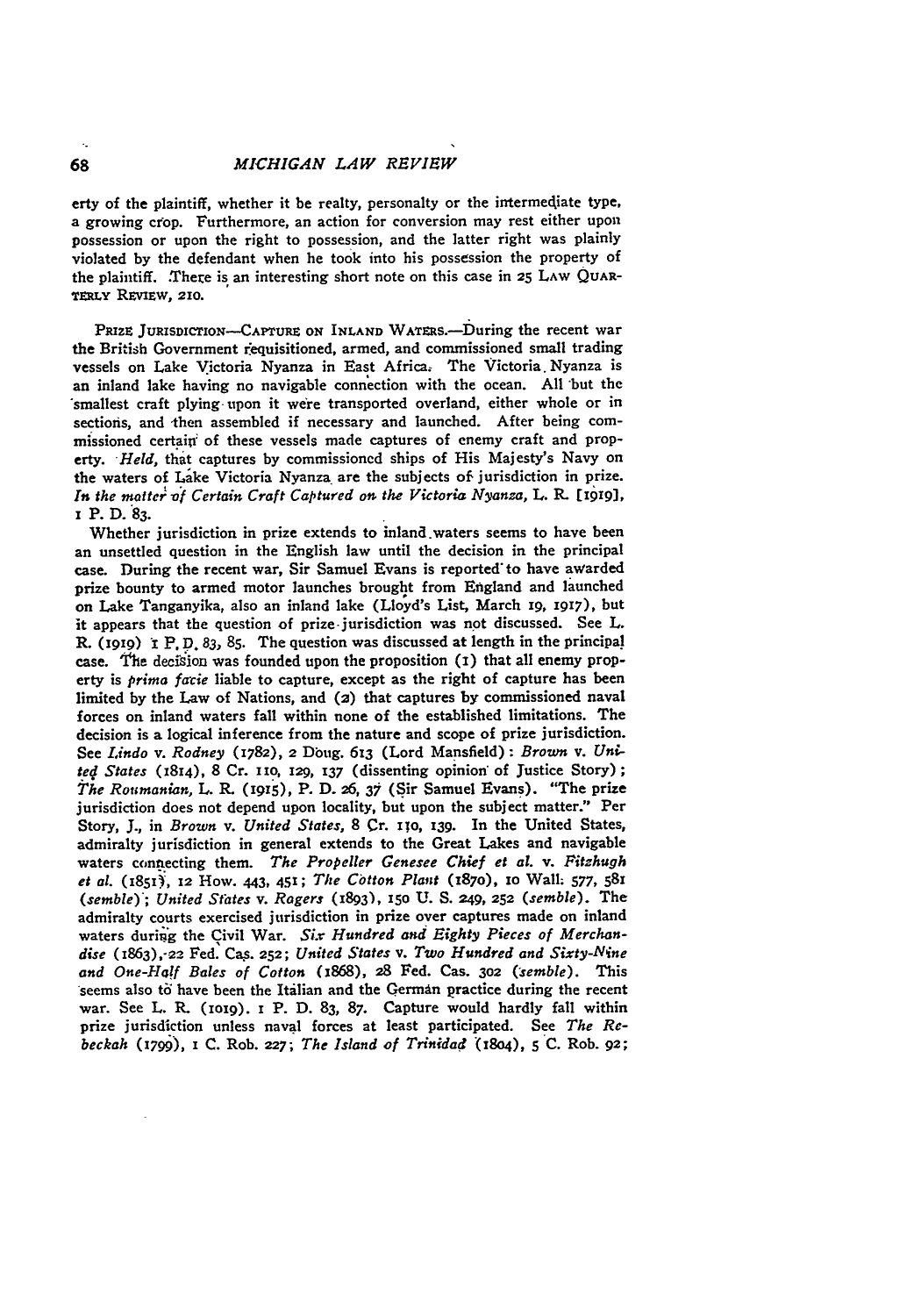*Capture of Chinsurah* (i8o9), Acton **179;** *Tlhrshavcn* (x8og), Edw. Adm. xo2; *The Buenos Ayres* (x81), 1 Dod. **28.** It is also clear that the capture should result from operations on the sea or on navigable inland water, or at least from operations that are primarily naval in character. Compare cases just cited and the case of *Mrs. Alexandcr's Cotton* (x864), 2 Wall. 404. Compare also the case of *Six Hundred and Eighty Pieces of Merchandise, supra,* and *United States v. Two Hundred and Sixty-Nine and One-Half Bales of Cotton, supra.*

STOCK DIVIDENDS-AS INCOME OR CAPITAL-AS BETWEEN LIFE TENANT AND REMAINDERMAN.-Mrs. D. by will created trusts in favor of her son and grandson, her property consisting largely of corporate stock; after her death several dividends were declared, payable in stock, part of which was declared by the corporation to be paid out of a surplus accumulated before testatrix's death, the remainder after. **All** these stock dividends were received by the executor during administration. *Held:* That stock dividends paid out of earnings accumulated after the death of a stockholder are income, and go to the life beneficiary of such trust; if paid out of earnings which accrued before the life estate arose, they are principal, belonging to the corpus of the estate. Declaration of directors of corporation as to the source of its dividends has no binding or even persuasive effect on the court in deciding this question. *In re Duffil's Estate* (Cal., i919). 183 Pac. 337.

It was found as a matter of fact in this case that the issuing of these stock dividends did not reduce the value of the corpus of the estate, and that such were actually paid out of earnings of the corporation. In this case the California court had to decide, apparently for the first time, between the two rules existing on this subject, the one generally known as the "Massachusetts" rule,-followed by Mass., Conn., Me., R. I., Ill., D. C., some English cases, and one U. S Supreme Court case,-and the "Pennsylvania" or "American" rule, followed by Ky., Tenn., Pa., **N.** Y., N. *J.,* Minn., and probably other states. It adopted, without apparent hesitation, the latter rule. By the former rule. the "Massachusetts" rule, stock dividends, though declared after the death of the testator, out of earnings accumulating after such death, nevertheless become part of the corpus of the estate, and are not-to be considered as income. This seems to be based on the principle that such profit is treated as an increase in the property of the corporation, and becomes part of the capital thereof, and that the interest therein represented by each share of stock is capital and not income. By the "Pennsylvania" rule, the one adopted in the case at hand-stock dividends, declared after the life estate arose, and paid out of earnings accrued thereafter, are income, going to the life beneficiary of a trust created by testator, as against the remainderman. A few cases may be found to hold to this ruling even where the stock dividend was paid out of earnings accruing before the life estate arose, if paid afterwards, -but this class of cases is rather to be doubted on principle. The reason of the rule adopted in the present case is that such a dividend is, in reality, based on earnings, whether called by one name or another, and is, in fact, the income of the capital invested; that it is rightfully and equitably the prop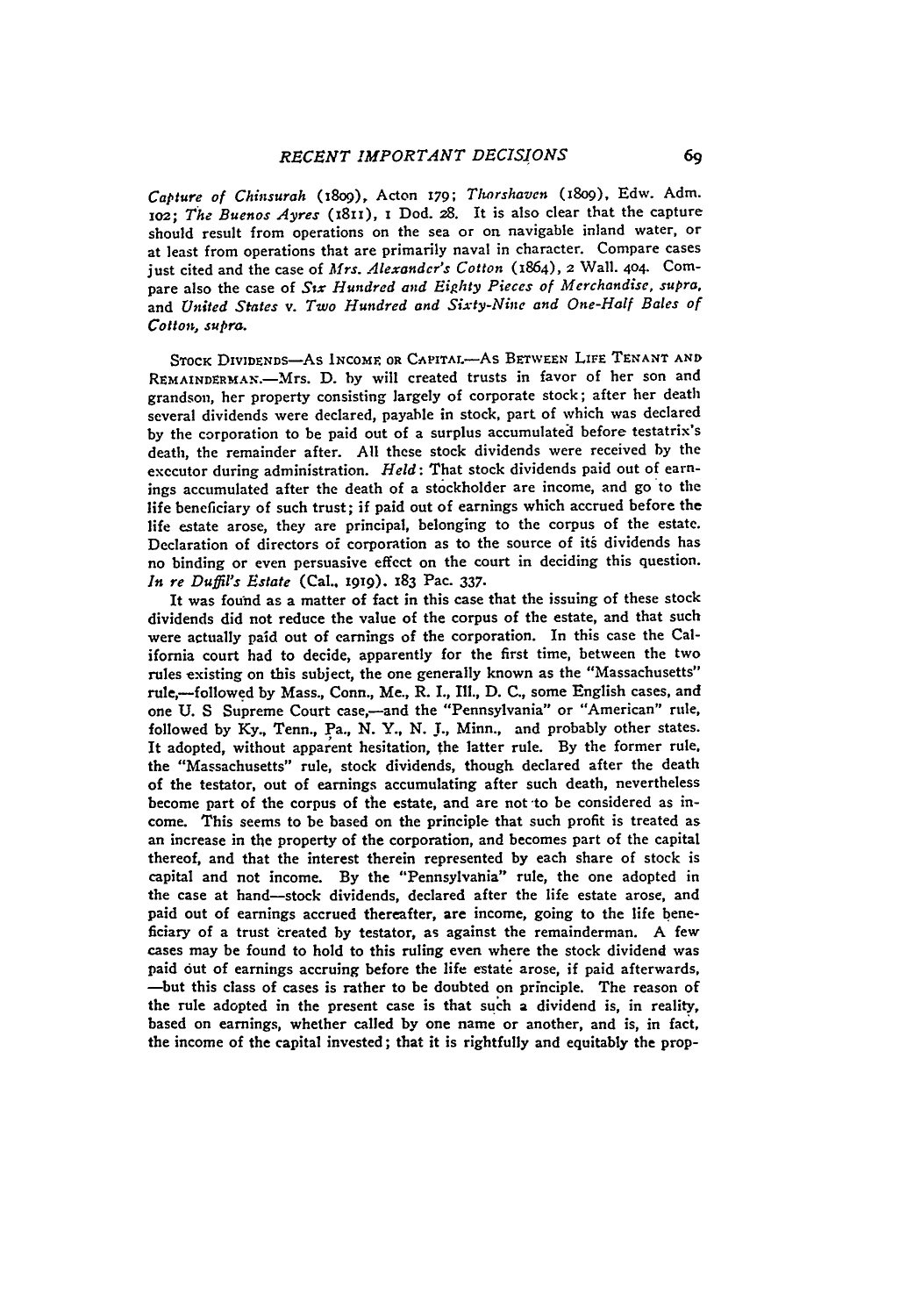erty of the life tenant, and the court here so decides. Accord: *Earp's Appeal,* **28** Pa. St. 368; *Hite's Dezsee v. Hite's 9recutor,* **93** Ky. **257;** *Pritchett v. Nashville Trust Co., 96* Tenn. 472; also see *i2* L. R. A. N. S. 768. Upholding "Massachusetts" rule: *Minot v. Paine*, 99 Mass. 101; Jackson v. Maddox *et a,* Ann. Cas. **1912** B *Wxz6;Gibbons v. Mahon,* **136** U. S. **549.** For an extended discussion of the question see **z3** MicH. L; Rzv. **242.**

TRESPASS-ANiMALS **FZAP** NATURAE-ATTRACTUD **TO** PRzMIsrs - **DAMAGES To** ADJOININ **PROPRTY-CAusE** or AcrioN.-Defendants, bone manure manufacturers, had a heap of bones on their premises, near the plaintiff's farm, for the purpose of their business. This caused a multitude of rats to assemble, and these very easily found their way onto the. plaintiff's farm, resulting in the destruction of the plaintiff's crops. He now seeks compensation for losses thus sustained. It was not proved that the defendants' supply of bones was more excessive than in the past thirty years, or excessively large. *Held,* no cause of action had been established against the defendants. *Steam v. Prentice Bros., Limited* [1919], *I K. B. 394.* 

The court seems to have based its decision on the ground that the increase in the number of the rats in this year was not due to any acts or interference of the defendants, but merely to the fact that this was an ex- $\mathbb{R}^2$ tionally good breeding year. The plaintiff, though, tried to bring his case under the broad doctrine of *Rylands v. Fletcher* (1868), L. R. 3 H. L. 33onamely, that a landowner, who brings any agency onto his land which would not naturally come there, is liable in damages to his neighbors who are injured **by** the subsequent escapes of said agency. The case failed on this theory because it was not shown that the defendants brought the rats onto their premises, nor that they did any act which artificially increased the number of them naturAlly present. See *Brady v. Warren,* **[1900], 2** I. *R.* **632, 659.** If the damage was caused **by** some matural forces, and not **by** the acts of the defendants, then the defendants can not be held liable. *Giles v. Walker (18W0),* **24 Q.** B. **656;** *Roberts et al v. Harrison,* **1o** Ga. **773.** Tb& bring this case under the principle of *Rylands v. Fletcher* it is not enough to show merely that the rats came from the defendants' land; and the mere fact that the defendants neglected to kill them. would probably not impose any liability. CLERK AND LINDSELL, LAW OF TORTS, 2nd ed., p. 387. Assuming that the plaintiff could show that the presence of the rats was a nuisance, and that it resulted naturally and proximately from the acts of the defendants in storing these bones, it seems that the plaintiff might have been more successful had he gone into equity for an injunction, as well **as** for damages for past injuries. It is true that the defendants probably **ac**quired a prescriptive right to carry on their business as they had for the past thirty years; but is not true that they could maintain such a nuisance as resulted in this year from the presence of the rats. It is entirely consistent with the'facts, so far as revealed, that the defendants had no prescriptive right to 'continue this nuisance, *(i. e.,* the presence of the rats), even though they had been in the same business for some thirty odd years. In order to establish such right the "use must be adverse, under a claim of right, and with the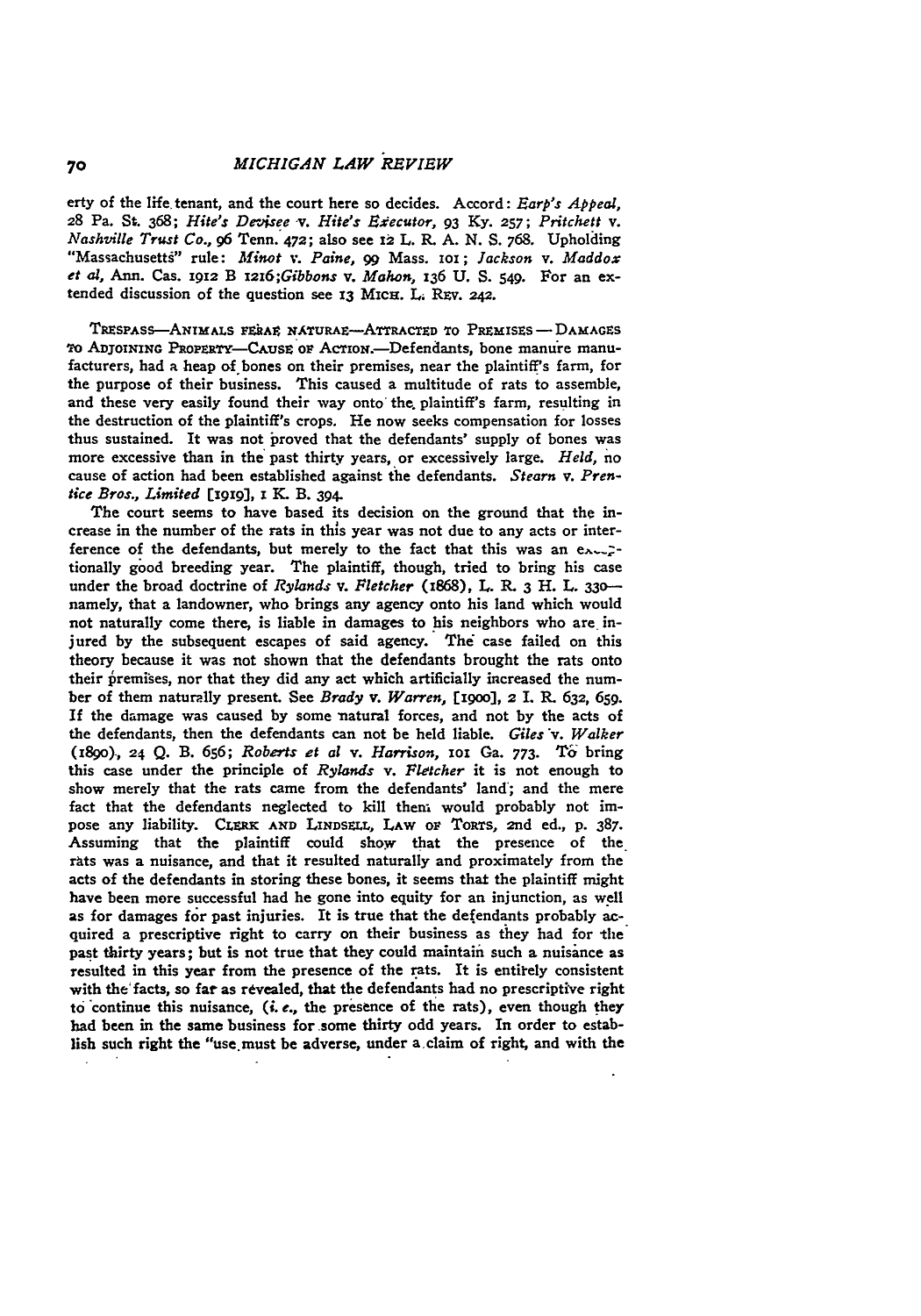knowledge and acquiescence of the person whose right is invaded, and the nuisance must be continued in substantially the same way and with equally injurious results for the entire prescriptive period." **29** CYc. **12o6** and cases cited. In the case in hand it appears that this was the first year that the plaintiff had suffered such damage, and it seems therefore that the defendant could have acquired no prescriptive right, because it was only at this time that the rats became a nuisance to the plaintiff. The burden of proof was on the defendants to prove their prescriptive right, and they had not done so. *Stamm et* **al.** v *City of Albuquerque, 62* Pac. 973 *;Ball v. Ray,* L. R. 8 **Ch.** 467. In the absence of such prescriptive right in the defendants equity would most likely give the plaintiff equitable relief, as in *Bellamy v. Wells (i8go),* **63** L. T. R. **635;** *Rex v. Moore* (1832), **3** B. and **Ad.** 184; *Walker v. Brewster* **(1887),** L. R. **5 Eq. 25;** *Bland v. Yates* (1914), **58** Sol. **J.** *612; Richards v. Daugherty,* **133** Ala. 569.

**UNFAIR COMPtTITIoN--FZDZRAL** TRADE **COMnISSIoN - CONSTITUTIONAL** LAw.-A restraining order was issued **by** the Federal Trade Commission restraining the petitioner, a mail-order house doing an interstate business, from certain unfair practices in connection with the sale of sugar and other staple commodities and restraining the sale of such articles below cost. In a petition to review the order, petitioner contends that the order was improvidently issued because the petitioner had discontinued such methods, and that the act creating the Commission was unconstitutional. *Held,* the order was warranted, but that it should be modified so as not to prohibit sales below cost. *Sears, Roebuck and Co. v. Federal Trade Commission* **(C. C. A,** 7th Circ., **1919), 258** Fed. **3o7.**

No inflexible rule can be laid down as to what conduct will amount to unfair competition. *Ludlow Valve Mfg Co. v. Pittsburg Mfg. Co.,* **x66** Fed. **26, 92 C. C. A.** 6o. Unfair competition is always a question of fact. *Higgins C. v. Higgins Soap Co.,* **x44** *N.* Y. 462; *Howe Scale Co. v. Wychoif, Seamans and Benedict,* **x98** U. **S.** ii8. The court in the principal case said that petitioner's conduct in representing that it had obtained special price concessions and could sell much cheaper than their competitors and that it purchased selected brands from abroad, when in fact it had not so done, were means of wrongfully imputing improper conduct to its competitors and consequently was unfair competition. In view of the advertisements published **by** petitioner such construction seems justifiable. The fact that petitioner had discontinued such practice will have no influence unless the circumstances are clear that the petitioner will not resume suh practices. *-Goshen Mfg. Co. v. Myers Mfg. Co.,* **242 U. S. 202, 37** Sup. **Ct.** io5, **61 L. Ed.** 248. The Commission, it is true, has administrative and quasi-judicial functions. Orders of the Commission are mandatory and have the force of judgments until reversed. The combinations of power so dissimilar, and each so far-reaching creates a department which is unique in federal legislation. However grants of similar authority to administrative officers and bodies have not, as the court points out, been found repugnant to the constitution. *Buttfield v. Stran-4han,* **192 U. S. 470,** 24 Sup." C. 349, 48 L. **Ed.** 525; *Union Bridge Co. v. United*